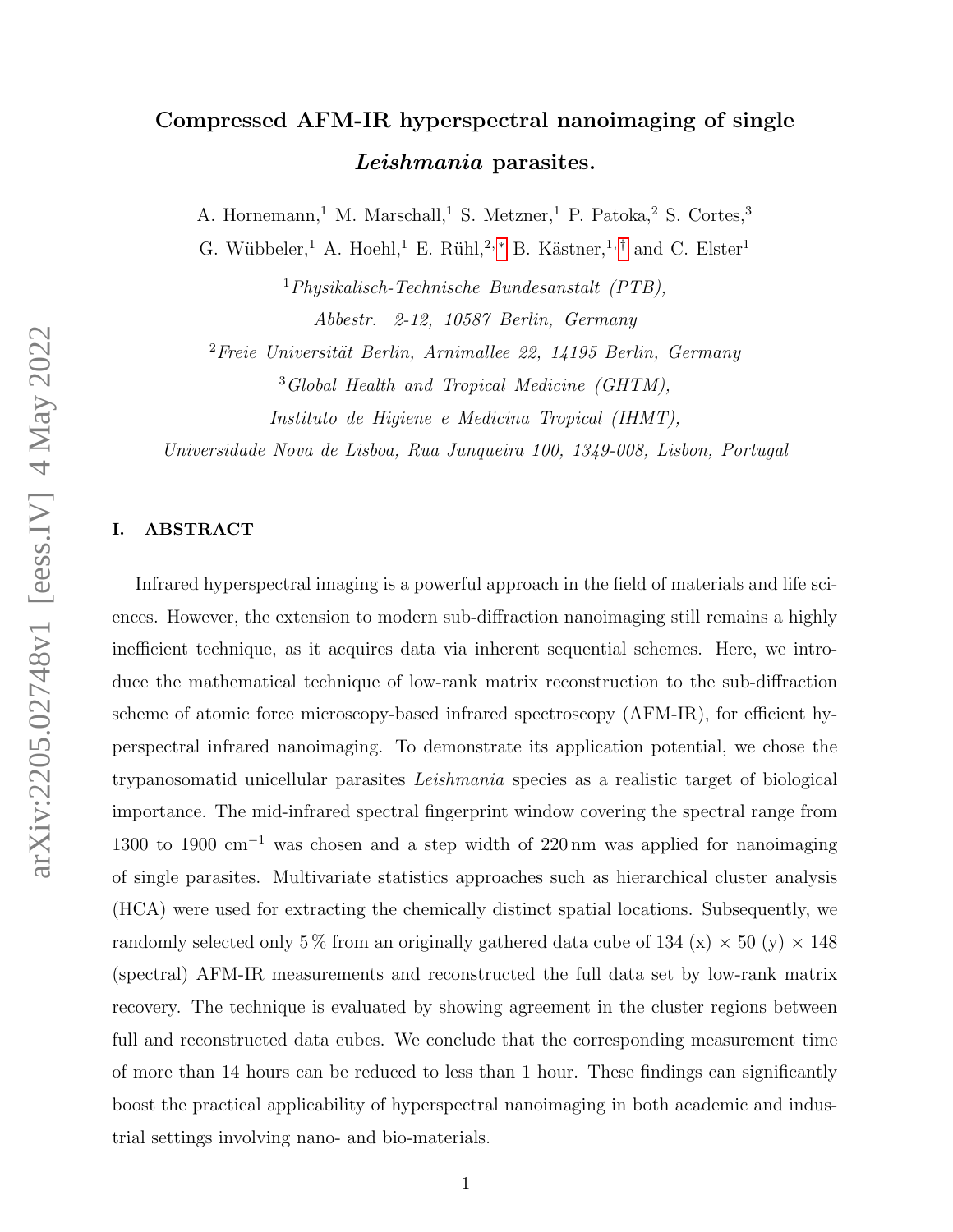#### II. INTRODUCTION

Infrared (IR) hyperspectral imaging (HSI), i.e. the recording of a spectrum at each pixel of a 2D specimen, is a powerful approach for non-invasive and non-ionizing materials characterization ranging from analytical chemistry<sup>[1,](#page-11-2)[2](#page-11-3)</sup>, materials sciences<sup>[3](#page-11-4)[,4](#page-11-5)</sup>, life sciences<sup>[5](#page-11-6)[,6](#page-11-7)</sup> to microelectronics<sup>[7](#page-11-8)</sup>. HSI allows for directly correlating sample's morphology and topography with spectral signal response and offers the great capability of high-throughput spatially resolved analysis when combined with multivariate statistics and machine learning tools, thus, enabling automated detection, pattern recognition, and phenotyping, particularly in the field of biomedical diagnostics $8-10$  $8-10$ .

Hyperspectral maps are usually obtained from parallel detection, for instance by employing focal-plane-array (FPA) detectors, which can considerably reduce data acquisition times via simultaneous detection of multi-pixel elements<sup>[11](#page-11-11)</sup>. However, the highest spatial resolution of conventional optical techniques is limited by diffraction<sup>[12](#page-11-12)</sup>. The diffraction limit can be overcome by modern scanning-based methods, such as atomic force microscopybased IR spectroscopy  $(AFM-IR)^{13,14}$  $(AFM-IR)^{13,14}$  $(AFM-IR)^{13,14}$  $(AFM-IR)^{13,14}$ , scattering-type scanning near-field optical microscopy  $(s\text{-SNOM})^{15,16}$  $(s\text{-SNOM})^{15,16}$  $(s\text{-SNOM})^{15,16}$  $(s\text{-SNOM})^{15,16}$ , photoinduced force microscopy (PiFM)<sup>[17](#page-12-3)</sup>, and tip-enhanced Raman spectroscopy  $(TERS)^{18}$  $(TERS)^{18}$  $(TERS)^{18}$ . As these approaches gather spectra in a sequential manner, HSI is highly challenging for a larger 2D array.

Typically, HSI measurements using scanning based methods may take several hours to reach a meaningful detection sensitivity (see, e.g., Ref. [19\)](#page-12-5). This, on the other hand, may lead to sample and tip damage as well as drift artifacts<sup>[20](#page-12-6)</sup>. This compromise between sensitivity and data acquisition time inhibits unfolding the potential of HSI for reliably identifying and distinguishing chemical species. To overcome this limitation, we introduce the mathematical technique of low-rank matrix reconstruction to the sub-diffraction scheme of atomic force microscopy-based infrared spectroscopy (AFM-IR), for efficient hyperspectral infrared nanoimaging.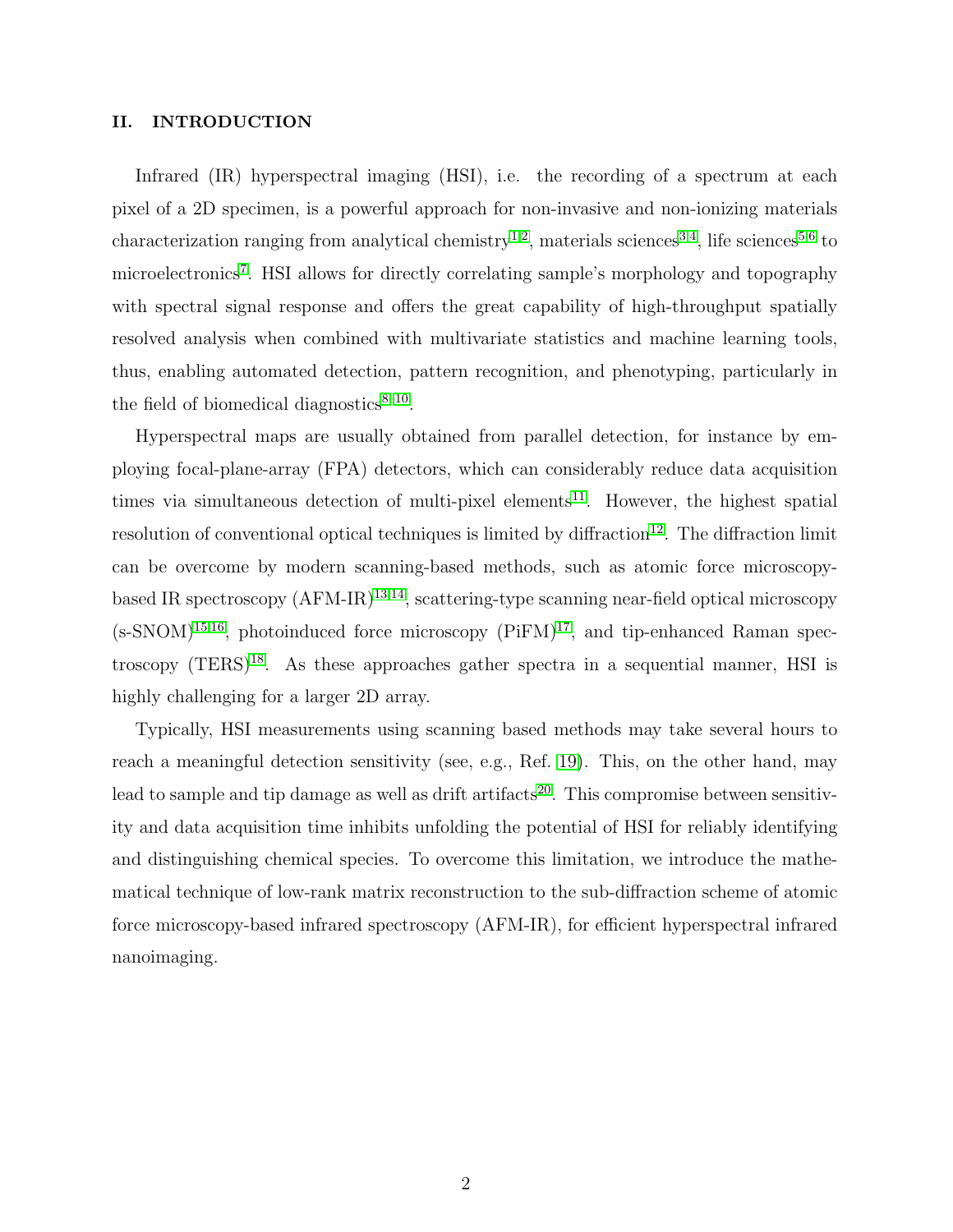#### III. COMPRESSED AFM-IR SPECTRAL IMAGING

The AFM-IR based scanning technique allows for a label-free analysis for mapping both the morphology and spatially resolved fingerprint signatures of absorbing molecular species in biological matrices, resulting in high-resolution chemical images<sup>[21](#page-12-7)[,22](#page-12-8)</sup>. AFM-IR is considered to be a true model-free IR absorption spectroscopy with a penetration depth of the IR beam in the order of several micrometers, providing spectral signatures that resemble those in the far-field-FTIR regime.

First attempts in emulating a measurement setting with significantly reduced acquisition time have been made. This was done by taking recourse of interferograms originating from hyperspectral data sets of scanning methods such as Fourier-transform infrared spectroscopy (FTIR), demonstrating that it is possible to significantly reduce the measurement time by applying the mathematical technique of low-rank matrix reconstruction<sup>[23,](#page-12-9)[24](#page-12-10)</sup>. This compression of such signal sources is possible because of their redundancy without substantially losing information.

For introducing the method of low-rank matrix reconstruction<sup>[24](#page-12-10)[–26](#page-12-11)</sup> into the field of AFM-IR spectroscopy we apply it to hyperspectral infrared (IR) nanoimaging of single Leishma-nia parasites as a realistic target of biological importance<sup>[27](#page-12-12)</sup>. Leishmania responsible for the vector-borne disease leishmaniasis present two morphological forms along its life cycle in the vertebrate host (amastigotes) and insect vector (promastigotes). We conducted hyperspectral nanoimaging of promastigote forms of L. brasiliensis which are spindle-shaped with a *flagellum*. The low-rank approximation concept is applied to original unprocessed AFM-IR hyperspectral data gathered from a photothermal expansion-based AFM-IR setup. We demonstrate a thorough evaluation of the low-rank matrix recovery method by a reduction to only 5% of randomly chosen measurements from the complete (original) data set. Furthermore, a subsequent data analysis and biochemical interpretation was carried out multivariately (hierarchical cluster analysis imaging) by comparing the information content for the reconstructed and full (original) hyperspectral data set.

The spectral measurements of Leishmania brasiliensis promastigotes were carried out with a nanoIR2-s (Bruker (former Anasys), USA) photothermal expansion-based microscope combining atomic force microscopy with a local thermal expansion effect<sup>[28](#page-13-0)[,29](#page-13-1)</sup>. A schematic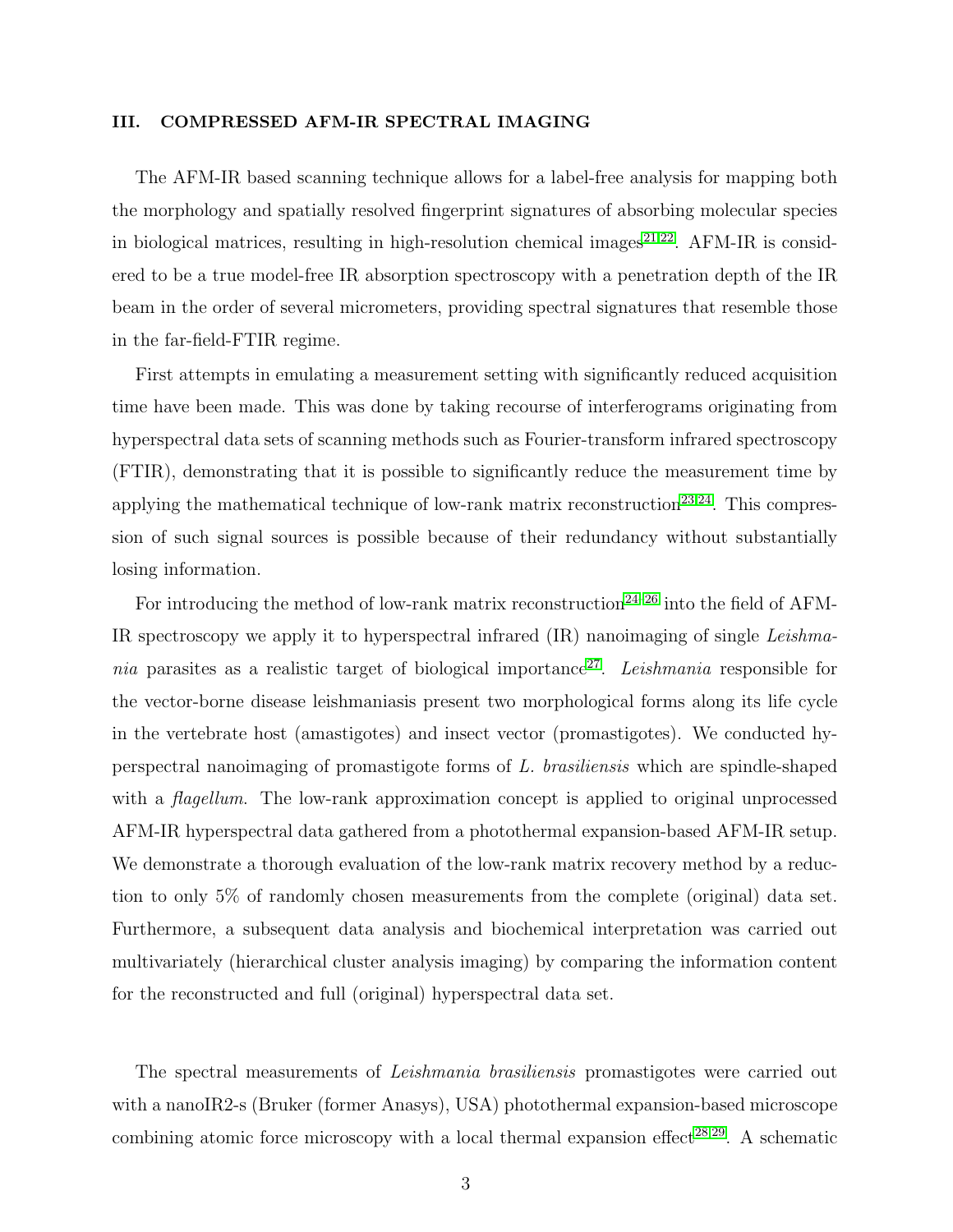

<span id="page-3-0"></span>FIG. 1. (a) Photothermal expansion experimental setup: QCL – tunable quantum cascade laser,  $DL$  – deflection laser,  $FQD$  – four-quadrant photodiode. The topography of the sample is shown, with the arrow pointing to the indicated sampe spot marked by a yellow circle. (b) 3D representation of the data set viewed along the spectral axes. The color scale shown below encodes the signal strength both as color and transparency, so that the spatial distribution of two Leishmania promastigotes can be seen. The yellow circle corresponds to the indicated measurement position in (a). (c) Illustration of the compressed measurement, showing the randomly chosen voxels in the data cube, to which low-rank matrix recovery was applied. The dashed line connecting the two yellow points corresponds to the infrared spectrum shown in (d). (d) nanoIR spectrum at the position marked by a yellow circle. The original and the reconstructed data set are indicated by blue and orange curves, respectively. The marked points belong to the randomly chosen set of data used for the reconstruction.

of the setup is shown in Fig. [1\(](#page-3-0)a). During the experiments pulsed IR laser light from a tunable quantum cascade laser (QCL)(MIRcat-QTTM, DRS Daylight Solutions Inc., USA) was focused onto the sample at the proximity of the AFM tip. The corresponding absorption results in local rapid thermal expansion under the condition that the wavelength of the IR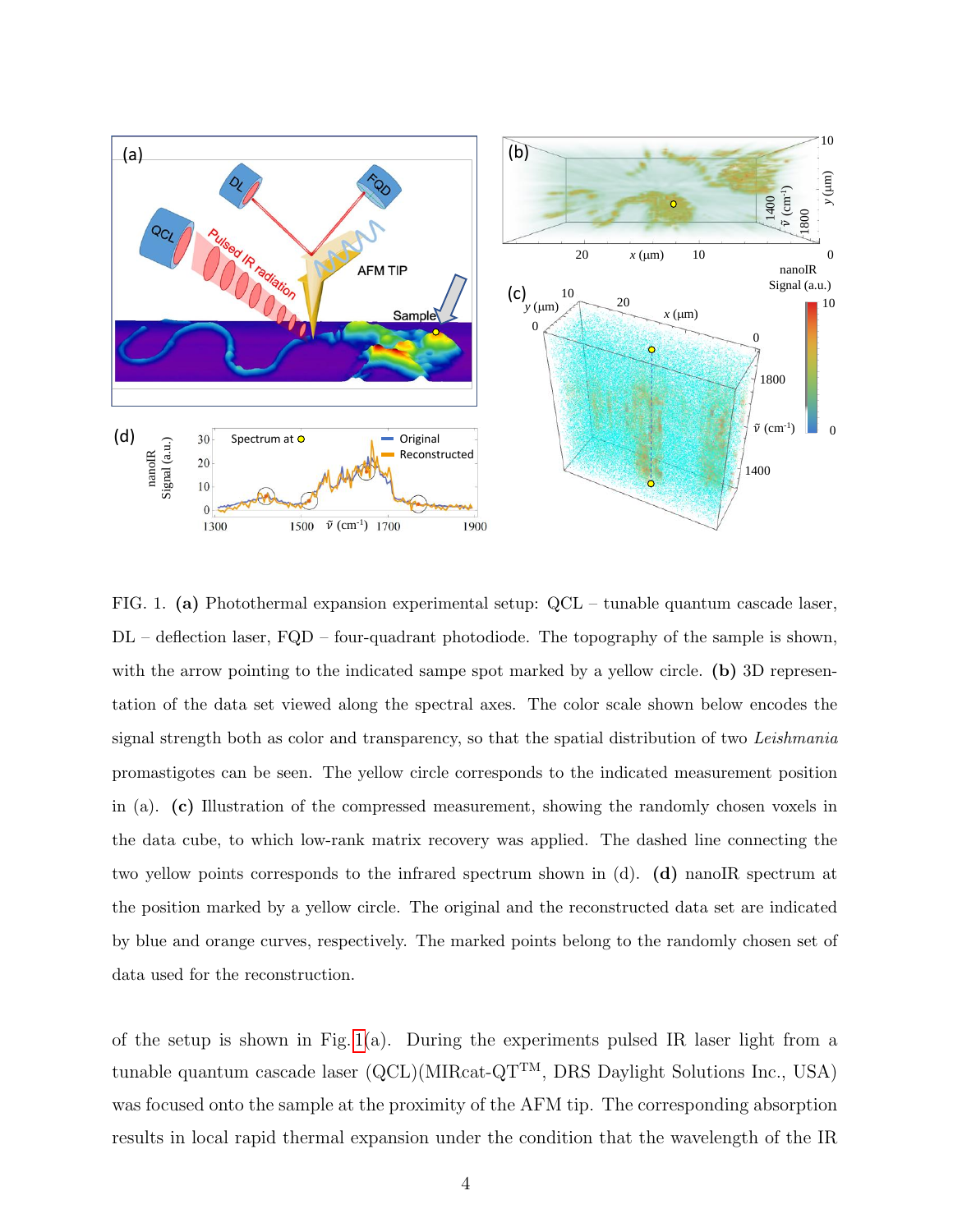laser radiation matches the absorption bands of the samples under study. The induced expansion of the sample generates oscillations of the cantilever which are registered by changes of the deflection laser (DL) reflection spot on the four-quadrant photodiode (FQD) of the AFM. High sensitivity was achieved by using the resonance enhanced mode. In this mode the repetition rate of the laser is continuously matched to the contact resonance frequency of the cantilever in contact with the sample. Local absorption spectroscopy is realized by recording changes of the cantilever oscillation amplitude as a function of infrared laser emission wavelength. In HSI the full spectral information is gathered in each pixel of the topographic map, allowing for a local chemical analysis of the sample related to its topography.

The principle of a compressed measurement using AFM-IR imaging is shown in Fig. [1\(](#page-3-0)b)- (d). AFM-IR spectral fingerpints were collected via HSI data acquisition in the 1900 to 1300 cm<sup>-1</sup> spectral window from two single L. brasiliensis parasites (promastigote forms). An illustation of the full HSI data set as a 3D data cube is shown in Fig. 1(b). It consists of so called voxels formed by  $134 \times 50$  points along the  $(x, y)$  axes as spatial and 148 points along the  $\tilde{\nu}$  axis as the spectral coordinate. The spectral resolution is approximately  $4 \text{ cm}^{-1}$ , with a data acquisition time of 8 seconds per spectrum. The total time for recording the full data cube was approximately 14 h.

The projection shown in Fig. [1\(](#page-3-0)b) views the data cube along the spectral axis, so that the two spectrally integrated promastigotes can be seen. As an example, the yellow circle in Fig. [1](#page-3-0) indicates an arbitrarily chosen position to illustrate the data evaluation.

In a compressed measurement only a small fraction of randomly selected voxels of the data cube are used. This is shown in the blue dots in Fig.  $1(c)$ . In this example 5% of the full data set are used. In particular, this means that only a fraction of wavenumbers are considered, as illustrated by the dashed line connecting the upper and lower yellow circle. Using only 5% of the data means that, in principle, the data acquisition time can be reduced to less than 1 hour. Translation of data reduction into a similar reduction of measurement time is possible by continuously measuring and moving all three axes which will be discussed elsewhere<sup>[30](#page-13-2)</sup>.

By applying the method of low-rank matrix reconstruction<sup>[24,](#page-12-10)[26](#page-12-11)[,31](#page-13-3)</sup>, as detailed below, the full spectrum can be retrieved as long as the measurement fulfills certain redundancy proper-ties which is often the case in HSI measurements<sup>[32](#page-13-4)</sup>. Fig.  $1(d)$  shows, for example, an infrared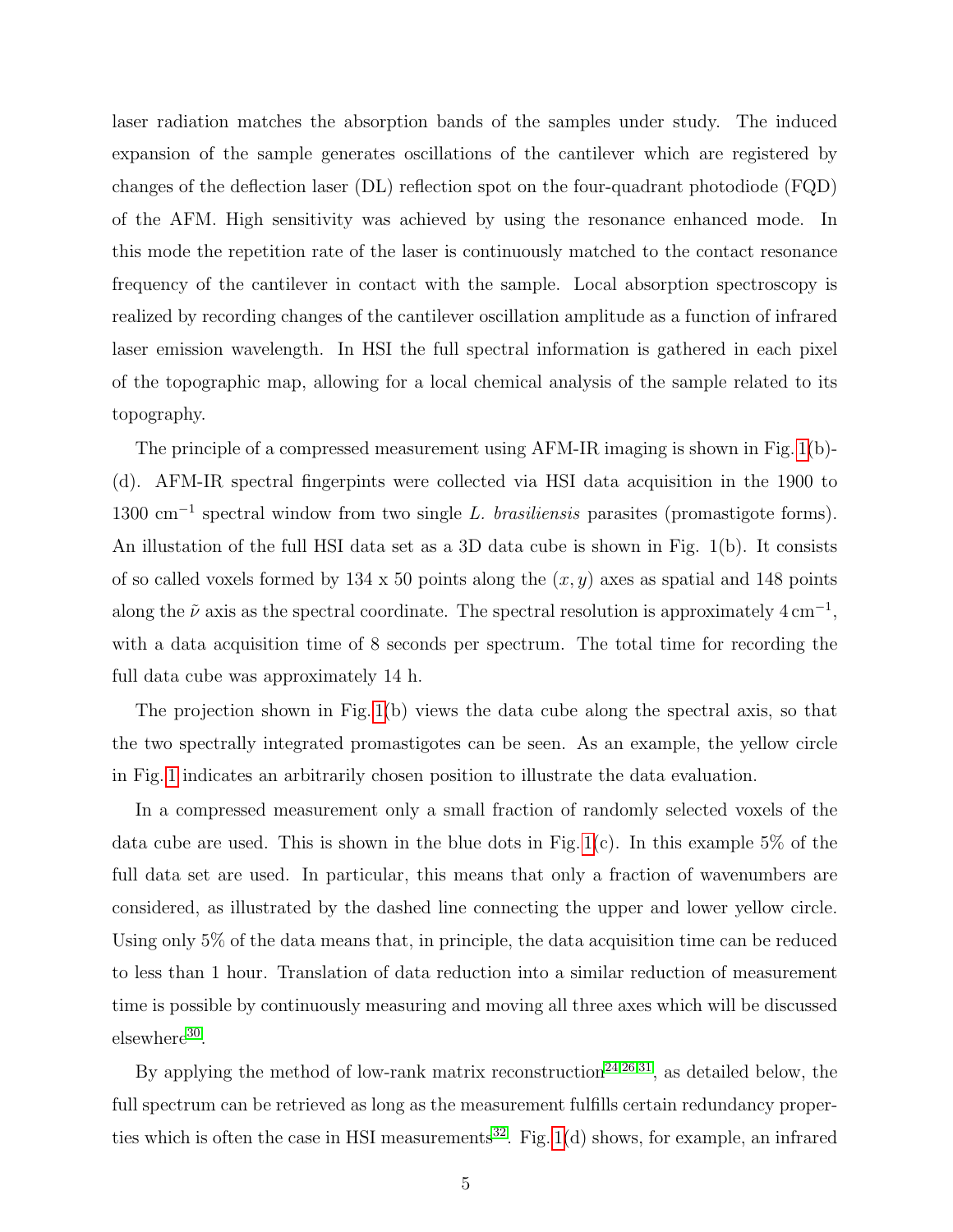

<span id="page-5-0"></span>FIG. 2. Concept of low-rank matrix recovery.

spectrum taken at the point marked by the arrow in Fig.  $1(a)$  and yellow discs in Fig.  $1(b)$ and Fig. 1(c). The full and reconstructed spectra are shown in blue and orange color, respectively. Both curves are in agreement despite the fact that the reconstructed data is based on only 5% of the original data. These randomly selected points are marked by gray circles.

# <span id="page-5-1"></span>IV. LOW-RANK MATRIX RECOVERY

Low-rank matrices arise in many settings related to mathematical modeling and data compression. Applications range from signal processing<sup>[33](#page-13-5)</sup> to image restoration<sup>[34](#page-13-6)</sup> and machine learning<sup>[35](#page-13-7)</sup>.

A relevant example of problems includes the recovery of a data matrix given only by incomplete observations<sup>[24](#page-12-10)</sup>. The data matrix is then approximated by a matrix product with each factor having lower dimensionality, resulting in a recovery result of lower rank (c.f. Fig. [2\)](#page-5-0).

The main idea is that a low-rank approximation already captures the main characteristics of the data and less informative dimensions will be removed. In Ref. [24,](#page-12-10) an algorithm for low rank matrix reconstruction has been presented and successfully applied to subsampled (FPA)-FTIR data. For observations  $X$ , the task is to find matrices U and V by minimizing  $\sum_{i,j} |X_{i,j} - \sum_{k=1}^r U_{i,k} V_{j,k}|^2$ . The rank r approximation  $\hat{X}$  of X is then given by  $\hat{X} = UV^T$ . The problem depicted above is in general ill-posed. Hence, an additional Tikhonov regularization is utilized<sup>[36](#page-13-8)</sup> together with a smoothness constraint to the spatial domain. To solve the resulting minimization problem, an alternating algorithm is employed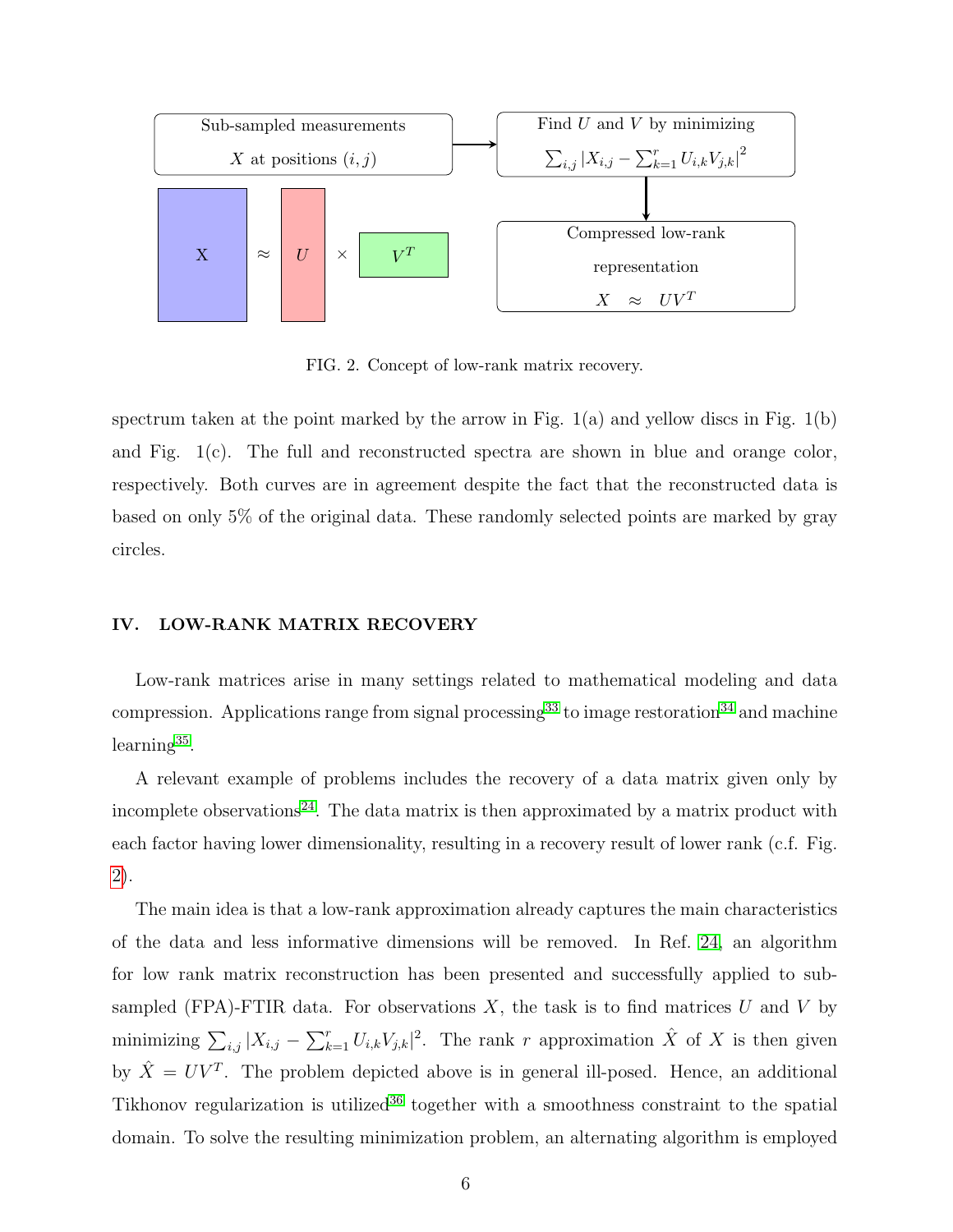which generates linear problems in each iteration. A Python implementation of the applied algorithm is publicly available<sup>[37](#page-13-9)</sup>.

#### V. HYPERSPECTRAL IMAGING OF LEISHMANIA PARASITES

In this Section, we use the example of HSI of the unicellular parasite  $L$ . brasiliensis, re-sponsible for cutaneous and mucocutaneous leishmaniasis<sup>[27](#page-12-12)</sup> for a spectroscopic interpretation based on both, the full and the reconstructed data set.

AFM-IR hyperspectral nanoimaging is a powerful tool for probing the composition of entire parasitic organisms, covering a dimension of about  $10-15 \mu m$ , and to enable a direct correlation and/or differentiation to morphological settings, such as the anterior and posterior parts (flagellum) of promastigote forms.

#### A. Spectral interpretation

The following regions were put into our focus: The 1900–1500 cm<sup>-1</sup> spectral window, where the following molecular constituents, such as proteins, deliver amide I and amide II bands. Amide bonds are abundant in proteins because of their higher stability and proclivity for forming resonating structures, which influence secondary structure adoption and biological activity<sup>[38](#page-13-10)</sup>. Particularly, band positions, band widths (full-width-at-half-maximum, FWHM) and band shifts of amide bonds may represent an important indicator for molecular structural (re-)organizations. In contrast to NMR spectra, which provide information on the tertiary structure of proteins, IR spectra focus on providing information about the secondary structure of proteins<sup>[39](#page-13-11)</sup>. The amide window is followed by the so-called 'mixed region' (1500–1300 cm<sup>−</sup><sup>1</sup> ), including fatty acid bending vibrations, C–N stretching and N–H deformational modes of proteins, and P=O stretching modes of phosphate-carrying species. The spectral modes are summarized in Table [I.](#page-7-0)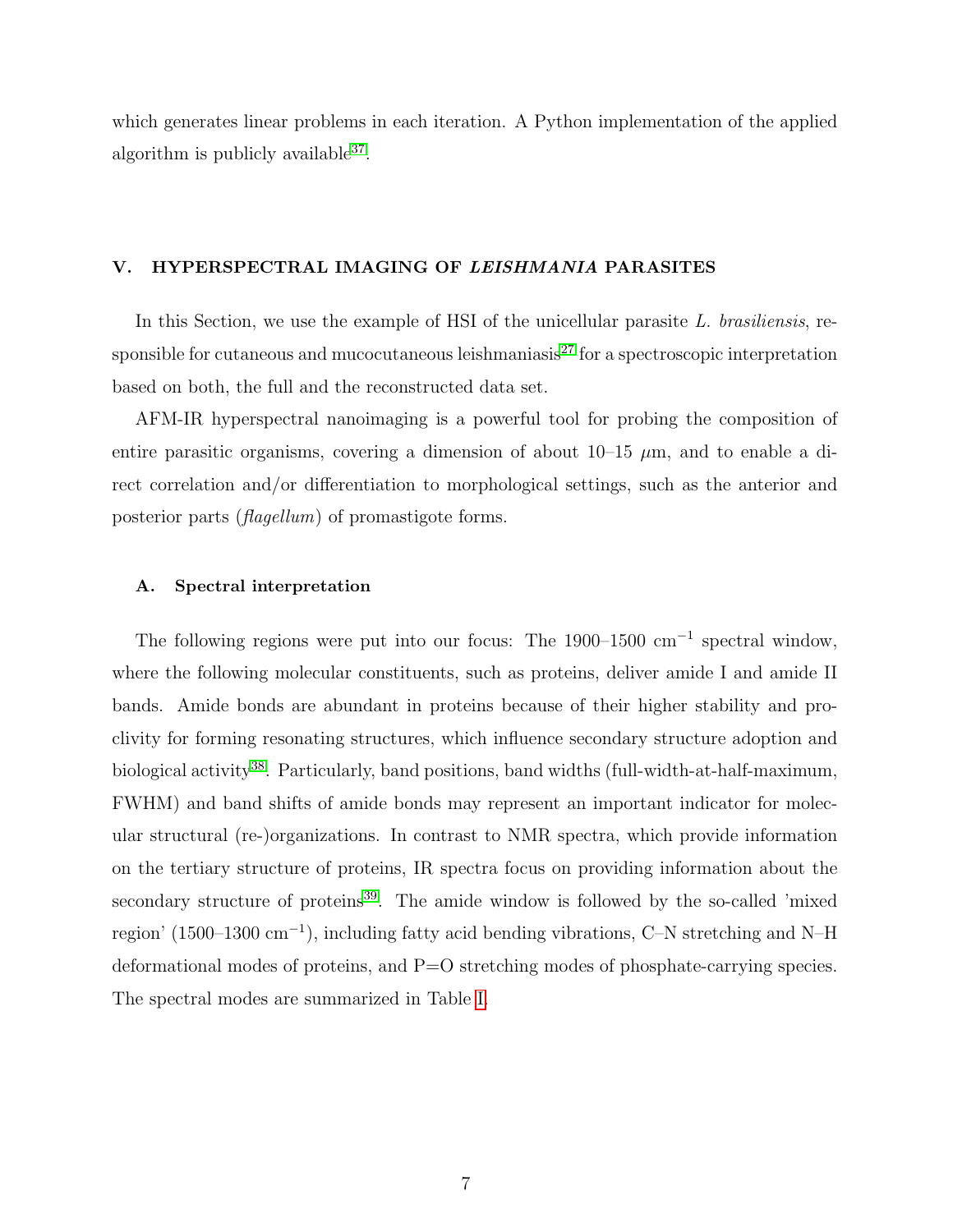| Observed modes $/m^{-1}$ | Molecular vibration                     | Band assignments         |
|--------------------------|-----------------------------------------|--------------------------|
| 1753–1735                | $\nu(C=O), \nu(COOH)$                   | Saturated esters         |
| 1725–1705                | $\nu(C=O)$                              | Ketones,-COOH            |
| 1677-1640                | $\nu(C=O)$ or $\nu(C=C)$ , $\nu(C=N)$   | Amide I                  |
| 1640-1614                | $\delta(N-H)$                           | Primary amide            |
| 1562-1550                | $\delta(N-H)$ , $\nu(C-N)$ , $\nu(C=N)$ | NHR, secondary amine,    |
|                          |                                         | protein and nucleic acid |
| 1420–1400                | $\nu$ (C-N)                             | Primary amide            |

<span id="page-7-0"></span>TABLE I. Overview of relevant vibrational modes detected in the MIR spectral regime<sup> $40,41$  $40,41$ </sup>

.

#### B. Hierarchical cluster analysis imaging

Hierarchical cluster analysis (HCA) implementing Ward's method<sup>[42](#page-14-1)</sup> was performed on the HSI data cubes for extracting the chemically distinct spatial assignments (see Appendix). Cluster analysis is a useful approach for multivariate differentiation and classification studies of biological specimens, and can be easily applied to IR-based hyperspectral data<sup>[43](#page-14-2)</sup>. Further, the spectral characteristics of the measured arithmetic mean spectrum of the respective cluster, and of the low-rank reconstructed arithmetic mean spectrum, representing each cluster, was evaluated, by applying fitting procedures to Voigt profiles, specifically in the amide regime.

Fig. [3](#page-8-0) (a) shows the HCA-based cluster maps calculated from the original (top) and reconstructed datacubes (bottom), respectively. Both HCA maps of the two Leishmania parasites exhibit three different clustered groups, given by the spectral background (black), spectral features located mainly in the body and the *flagellum* regions (red), and the third cluster group (green), the latter represents spectral features, mainly originating from the flagellum and marginal body regions. Exceptionally, the parasites' morphologies are found correctly represented in the reconstructed cluster maps, as can be seen from the flagellum outline and body dimensions. This is a quite important aspect in view of the characterization of a biological specimen, particularly in single cell analysis, and after microscope examination for microorganisms identification, to be combined with molecular nanoscopy for a subsequent biochemical analysis. If we compare the HCA maps obtained from the full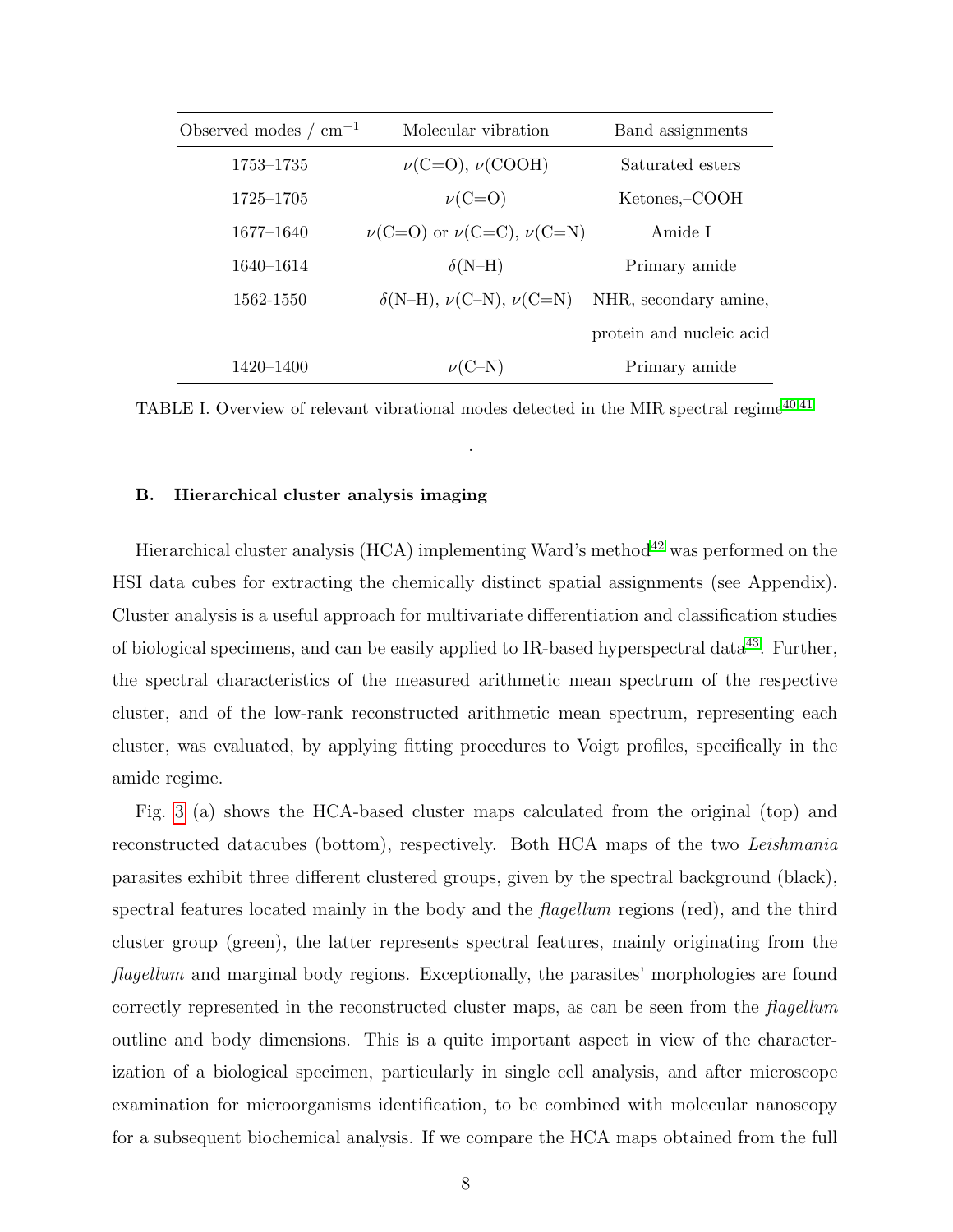

<span id="page-8-0"></span>FIG. 3. Results of cluster analysis performed using the full data set (top) and the data set reconstructed from 5% of the full data set (bottom). (a) Spatial distribution of the three spectral clusters as determined by Ward's method. (b) Spectra averaged over each of the three clusters. (c) Spectra as in (b) but normalized to their maximum value. The relevant spectral regions are shaded and labelled as (I): primary amides, (II) the amide II, and (III) the amide I region.

and the reconstructed data cubes, the cluster allocations are, to a large extent, recovered at nearly the same pixel coordinates. However, small deviations can be observed. These deviations result mainly from a smoothing effect resulting from the application of the Tikhonov regularization as mentioned in Section [IV.](#page-5-1)

A comparison between full (top) and reconstructed (bottom) arithmetic mean spectra (cf. Fig. [3](#page-8-0) (b)) indicates well reproduced spectral profiles, considered for each cluster group. The band shapes and ratios, as well as their FWHM, could be successfully reproduced on basis of a low rank reconstruction using only 5% of the data. Furthermore, the baselines, and spectral offsets, can be completely recovered from low-rank modeling with respect to their magnitudes.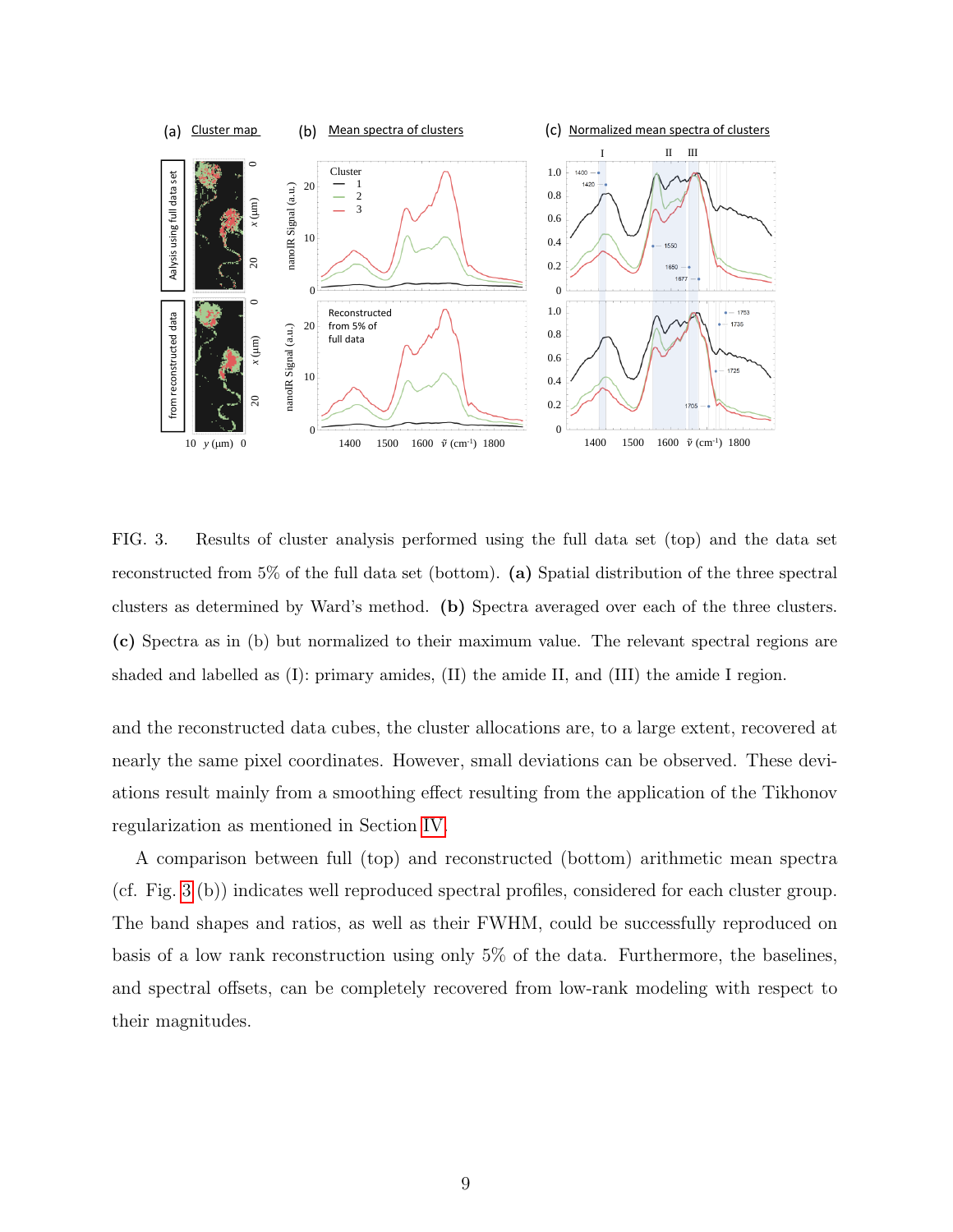Fig. [3](#page-8-0) (c) displays a comparison of full spectra and reconstructed signatures for the corresponding cluster groups, respectively, which were normalized to their maximum. This was done in order to determine the peak ratios between full and reconstructed arithmetic mean spectra. The following regions of interest, highlighted here in gray color, are discussed in the following: the region of primary amides referring to C–N stretching vibrations located at 1420 cm<sup>-1</sup>-1400 cm<sup>-1</sup> (I), the amide II region at 1550–1640 cm<sup>-1</sup> (II), and the amide I region found at 1650–1677cm<sup>-1</sup> (III). Basically, cluster arithmetic mean spectra of original data cubes resemble the reconstructed arithmetic mean profiles, and particularly the peak ratios are in line with each other, i.e. the mean spectrum of cluster 3 (red lines), which features an enhancement of the amide I/amide II band ratios compared to the remaining cluster profiles (black and green lines), can be correctly modeled.

Also, the slight spectral shift of the amid II region between cluster 2 and 3 was reproduced. To show this we performed nonlinear curve fitting to Voigt Profiles (see Appendix). The band position of cluster 2 and 3 determined from the original (reconstructed) data was  $1561$  (1562) cm<sup>-1</sup> and 1559 (1559) cm<sup>-1</sup>, respectively. Note also, that the spectral features around 1753-1735 cm<sup>−</sup><sup>1</sup> referring to the baselines turn up again at the same position. The results have proven that the low-rank methodology provides a reliable modeling tool to reconstruct multi-dimensional data of complex biomatrices, as not only the protein content lying behind the amide I/amide II bands, and their ratios, could be entirely recovered, but also their spectral background and offsets. The latter is likely due to wavenumber-dependent scattering or non-compensated reflection  $losses<sup>44</sup>$  $losses<sup>44</sup>$  $losses<sup>44</sup>$ . Furthermore, the signal-to-noise ratios of the reconstructed data could be successfully reproduced.

## VI. CONCLUSIONS

We presented for the first time a procedure for compressed AFM-IR spectroscopy using low-rank reconstruction for efficient hyperspectral infrared nanoimaging. The suitability and application potential was demonstrated using signatures of single parasitic specimens L. brasiliensis. We have shown that the use of only 5% of randomly selected data from the original data cube enabled an adequate reconstruction of the entire data cube. The MIR fingerprint spectral complexity could be successfully reproduced, specifically in the amide and "mixed" regions. This was evaluated by comparing HCA maps leading to the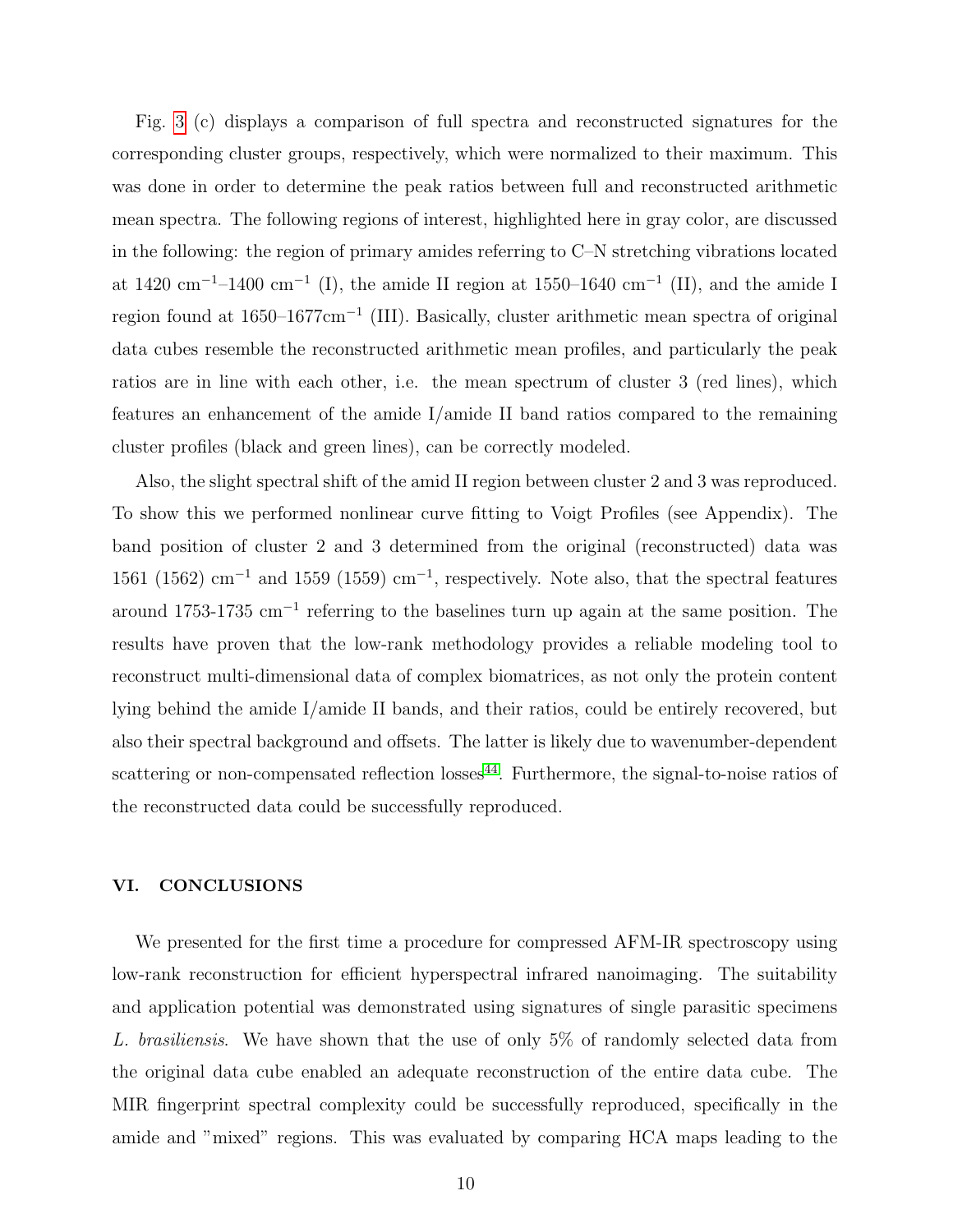same bio-analytical information.We conclude that the data acquisition times required for full hyperspectral measurements in AFM-IR procedures may be significantly reduced by lowrank matrix reconstruction schemes, promoting scanning based methods for hyperspectral imaging which so far only parallel schemes qualify for.

#### ACKNOWLEDGMENTS

We gratefully acknowledge fruitful discussions with Alexander Govyadinov. We acknowledge financial support by Deutsche Forschungsgemeinschaft (Grants EL 492/1-1, RU 420/13- 1). Sofia Cortes was supported by Fundação para a Ciência e Tecnologia, through project UID/Multi/04413/2019 (GHTM).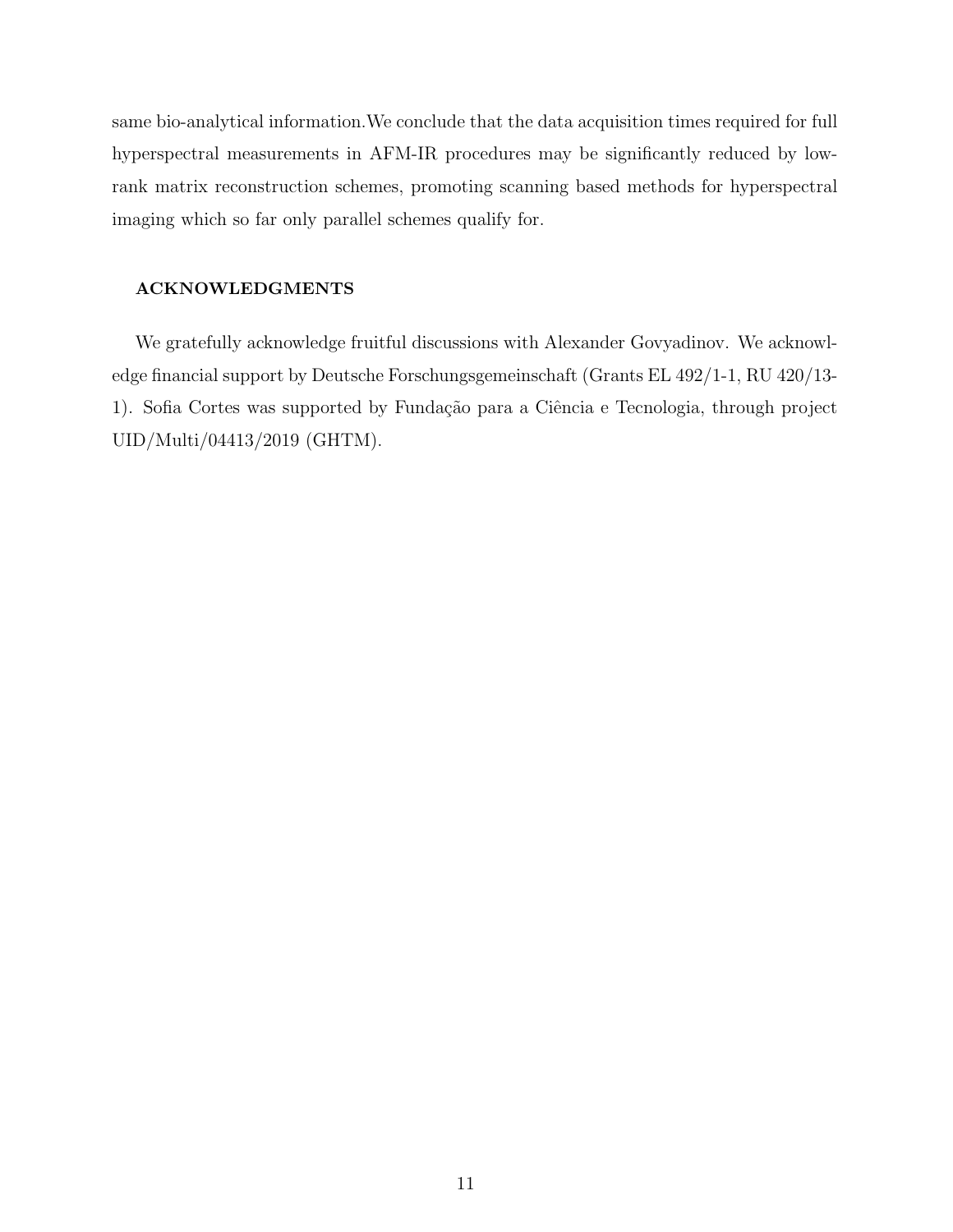<span id="page-11-0"></span>∗ [ruehl@zedat.fu-berlin.de](mailto:ruehl@zedat.fu-berlin.de)

- <span id="page-11-1"></span>† [bernd.kaestner@ptb.de](mailto:bernd.kaestner@ptb.de)
- <span id="page-11-2"></span><sup>1</sup> Salzer, R. & Siesler, H. W. *Infrared and Raman Spectroscopic Imaging* (Wiley, 2009).
- <span id="page-11-3"></span><sup>2</sup> Morsch, S., Lyon, S., Edmondson, S. & Gibbon, S. Reflectance in AFM-IR: Implications for Interpretation and Remote Analysis of the Buried Interface. Anal. Chem. 92, 8117–8124 (2020).
- <span id="page-11-4"></span><sup>3</sup> Ruggeri, F. S. *et al.* Infrared nanospectroscopy characterization of oligomeric and fibrillar aggregates during amyloid formation. Nature Communications 6, 7831.
- <span id="page-11-5"></span><sup>4</sup> Chae, J., Dong, Q., Huang, J. & Centrone, A. Chloride Incorporation Process in  $CH_3NH_3PbI_{3-r}Cl_r$  Perovskites via Nanoscale Bandgap Maps. Nano Lett. 15, 8114–8121 (2015).
- <span id="page-11-6"></span><sup>5</sup> Pilling, M. & Gardner, P. Fundamental developments in infrared spectroscopic imaging for biomedical applications. Chem. Soc. Rev. 45, 1935–1957 (2016).
- <span id="page-11-7"></span> $6$  Paluszkiewicz, C. et al. Differentiation of protein secondary structure in clear and opaque human lenses: AFM – IR studies. Journal of Pharmaceutical and Biomedical Analysis 139, 125–132 (2017).
- <span id="page-11-8"></span><sup>7</sup> Lau, W. S. Infrared Characterization for Microelectronics (World Scientific Publishing, 1999).
- <span id="page-11-9"></span><sup>8</sup> Lu, G. & Fei, B. Medical hyperspectral imaging: a review. *J Biomed Opt* **19**, 10901 (2014).
- <sup>9</sup> Lasch, P. et al. FT-IR Hyperspectral Imaging and Artificial Neural Network Analysis for Identification of Pathogenic Bacteria. Analytical chemistry 90, 8896–8904 (2018).
- <span id="page-11-10"></span><sup>10</sup> Hu, B., Du, J., Zhang, Z. & Wang, Q. Tumor tissue classification based on micro-hyperspectral technology and deep learning. Biomed. Opt. Express 10, 6370–6389 (2019).
- <span id="page-11-11"></span><sup>11</sup> Levin, I. W. & Bhargava, R. Fourier transform infrared vibrational spectroscopic imaging: Integrating microscopy and molecular recognition. Annual Review of Physical Chemistry 56, 429–474 (2005).
- <span id="page-11-12"></span><sup>12</sup> Chan, K. L. A., Fale, P. L. V., Atharawi, A., Wehbe, K. & Cinque, G. Subcellular mapping of living cells via synchrotron microftir and zns hemispheres. Analytical and Bioanalytical Chemistry 410, 6477–6487 (2018).
- <span id="page-11-13"></span><sup>13</sup> Dazzi, A., Prazeres, R., Glotin, F. & Ortega, J. M. Local infrared microspectroscopy with subwavelength spatial resolution with an atomic force microscope tip used as a photothermal sensor. Optics Letters 30, 2388 (2005).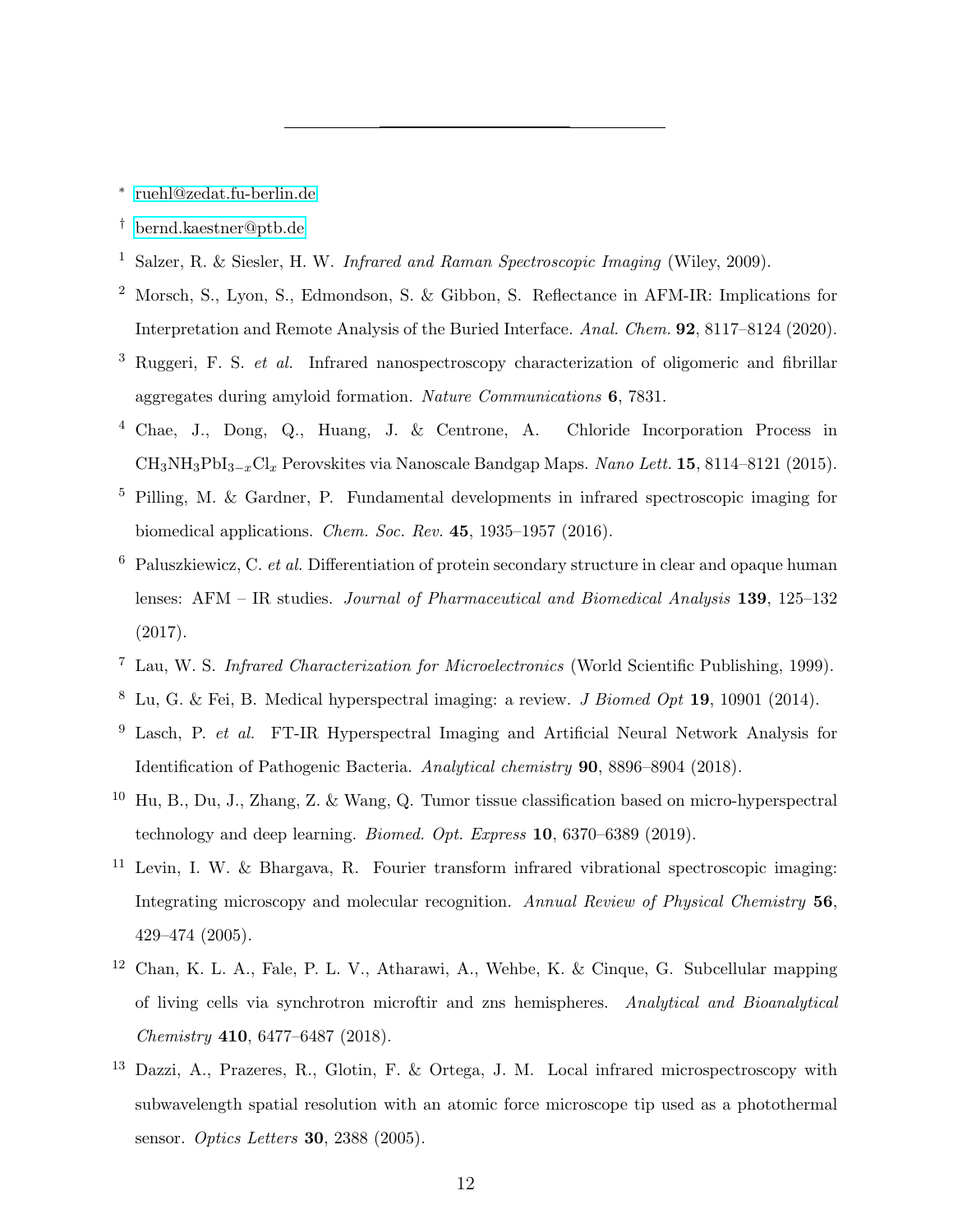- <span id="page-12-0"></span><sup>14</sup> Dazzi, A. & Prater, C. B. AFM-IR: Technology and Applications in Nanoscale Infrared Spectroscopy and Chemical Imaging. Chemical Reviews 117, 5146–5173 (2017).
- <span id="page-12-1"></span><sup>15</sup> Knoll, B. & Keilmann, F. Near-field probing of vibrational absorption for chemical microscopy. Nature 399, 134 (1999).
- <span id="page-12-2"></span><sup>16</sup> Keilmann, F. & Hillenbrand, R. Near-field nanoscopy by elastic light scattering from a tip. In Zayats, A. & Richard, D. (eds.) Nano-Optics and Near-Field Optical Microscopy, chap. 11, 235–265 (Artech House, Boston, London, 2009).
- <span id="page-12-3"></span> $17$  Rajapaksa, I., Uenal, K. & Wickramasinghe, H. K. Image force microscopy of molecular resonance: A microscope principle. Applied Physics Letters 97, 073121 (2010).
- <span id="page-12-4"></span> $18$  Stöckle, R. M., Suh, Y. D., Deckert, V. & Zenobi, R. Nanoscale chemical analysis by tipenhanced Raman spectroscopy. Chemical Physics Letters 318, 131–136 (2000).
- <span id="page-12-5"></span><sup>19</sup> Amenabar, I. *et al.* Hyperspectral infrared nanoimaging of organic samples based on Fourier transform infrared nanospectroscopy. Nature Communications 8, 14402 (2017).
- <span id="page-12-6"></span><sup>20</sup> Canale, C., Torre, B., Ricci, D. & Braga, P. C. Recognizing and Avoiding Artifacts in Atomic Force Microscopy Imaging, 31–43 (Humana Press, Totowa, NJ, 2011).
- <span id="page-12-7"></span><sup>21</sup> Quaroni, L., Pogoda, K., Wiltowska-Zuber, J. & Kwiatek, W. M. Mid-infrared spectroscopy and microscopy of subcellular structures in eukaryotic cells with atomic force microscopy – infrared spectroscopy. RSC Adv. 8, 2786–2794 (2018).
- <span id="page-12-8"></span> $22$  Dazzi, A. *et al.* Afm–ir: Combining atomic force microscopy and infrared spectroscopy for nanoscale chemical characterization. Applied Spectroscopy 66, 1365–1384 (2012).
- <span id="page-12-9"></span><sup>23</sup> Wübbeler, G., Marschall, M., Rühl, E., Kästner, B. & Elster, C. Compressive nano-FTIR chemical mapping. Measurement Science and Technology 33, 035402 (2021).
- <span id="page-12-10"></span> $^{24}$  Marschall, M. *et al.* Compressed FTIR spectroscopy using low-rank matrix reconstruction. Optics Express 28, 38762 (2020).
- <sup>25</sup> Candes, E. J. & Recht, B. Exact low-rank matrix completion via convex optimization. In  $2008$ 46th Annual Allerton Conference on Communication, Control, and Computing, 806–812 (IEEE, 2008).
- <span id="page-12-11"></span> $26$  Davenport, M. A. & Romberg, J. An Overview of Low-Rank Matrix Recovery From Incomplete Observations. IEEE Journal of Selected Topics in Signal Processing 10, 608–622 (2016).
- <span id="page-12-12"></span> $^{27}$  Leishmaniasis (2022). URL [https://www.who.int/en/news-room/fact-sheets/detail/](https://www.who.int/en/news-room/fact-sheets/detail/leishmaniasis) [leishmaniasis](https://www.who.int/en/news-room/fact-sheets/detail/leishmaniasis).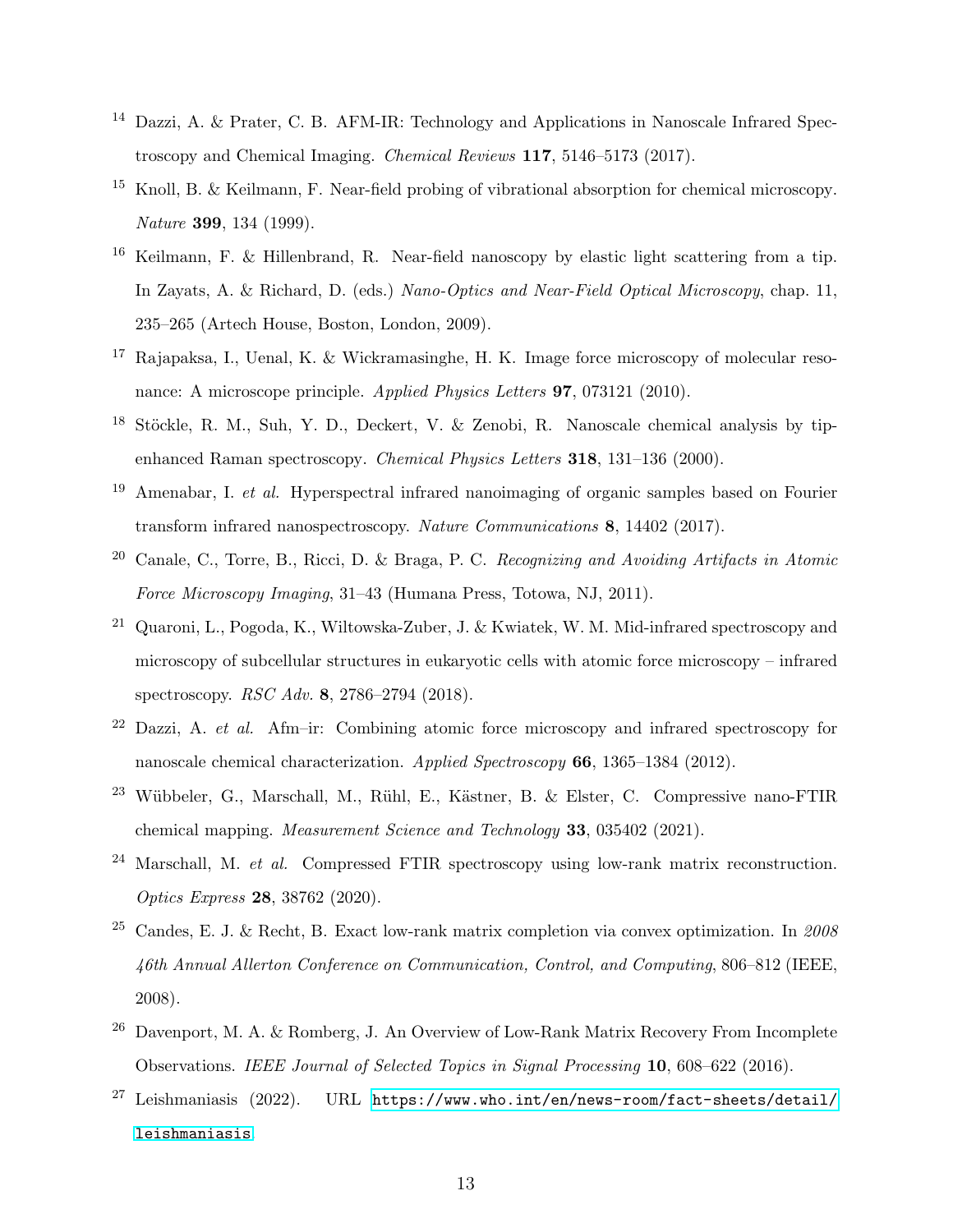- <span id="page-13-0"></span> $^{28}$  Mathurin, J. *et al.* Photothermal AFM-IR spectroscopy and imaging: Status, challenges, and trends. Journal of Applied Physics 131, 010901 (2022).
- <span id="page-13-1"></span>Rajes, K. et al. Oxidation-sensitive core-multishell nanocarriers for the controlled delivery of hydrophobic drugs. ACS Biomater. Sci. Eng. 7, 2485–2495 (2021).
- <span id="page-13-2"></span> $30$  Metzner, S. *et al.* Assessment of sub-sampling schemes for compressive nano-FTIR imaging  $1-7$ (2022). URL <http://arxiv.org/abs/2204.05531>. 2204.05531.
- <span id="page-13-3"></span> $31$  Kästner, B. *et al.* Compressed sensing ftir nano-spectroscopy and nano-imaging 26, 18115– 18124 (2018).
- <span id="page-13-4"></span><sup>32</sup> Chen, Y., Huang, T.-Z., He, W., Yokoya, N. & Zhao, X.-L. Hyperspectral image compressive sensing reconstruction using subspace-based nonlocal tensor ring decomposition. IEEE Transactions on Image Processing 29, 6813–6828 (2020).
- <span id="page-13-5"></span><sup>33</sup> Weng, Z. & Wang, X. Low-rank matrix completion for array signal processing. In 2012 IEEE International Conference on Acoustics, Speech and Signal Processing (ICASSP), 2697–2700 (IEEE, 2012).
- <span id="page-13-6"></span><sup>34</sup> Peng, Y., Suo, J., Dai, Q. & Xu, W. Reweighted low-rank matrix recovery and its application in image restoration. IEEE transactions on cybernetics 44, 2418–2430 (2014).
- <span id="page-13-7"></span> $35$  Yao, Q., Kwok, J. T. & Zhong, W. Fast low-rank matrix learning with nonconvex regularization. In 2015 IEEE International conference on data mining, 539–548 (IEEE, 2015).
- <span id="page-13-8"></span><sup>36</sup> Engl, H. W., Hanke, M. & Neubauer, A. Regularization of inverse problems, vol. 375 (Springer Science & Business Media, 1996).
- <span id="page-13-9"></span><sup>37</sup> Marschall, M., Wübbeler, G. & Elster, C. Regression–working group 8.42. [https://www.ptb.](https://www.ptb.de/cms/nc/en/ptb/fachabteilungen/abt8/fb-84/ag-842/regression-842.html) [de/cms/nc/en/ptb/fachabteilungen/abt8/fb-84/ag-842/regression-842.html](https://www.ptb.de/cms/nc/en/ptb/fachabteilungen/abt8/fb-84/ag-842/regression-842.html) (2021). Accessed: 2021-12-14.
- <span id="page-13-10"></span><sup>38</sup> Mahesh, S., Tang, K.-C. & Raj, M. Amide Bond Activation of Biological Molecules. Molecules 23, 2615 (2018).
- <span id="page-13-11"></span>Yang, H., Yang, S., Kong, J., Dong, A. & Yu, S. Obtaining information about protein secondary structures in aqueous solution using Fourier transform IR spectroscopy. Nature Protocols 10, 382–396 (2015).
- <span id="page-13-12"></span> $^{40}$  Parker, F. S. Biochemical applications of infrared and raman spectroscopy. Applied Spectroscopy 29, 129–147 (1975).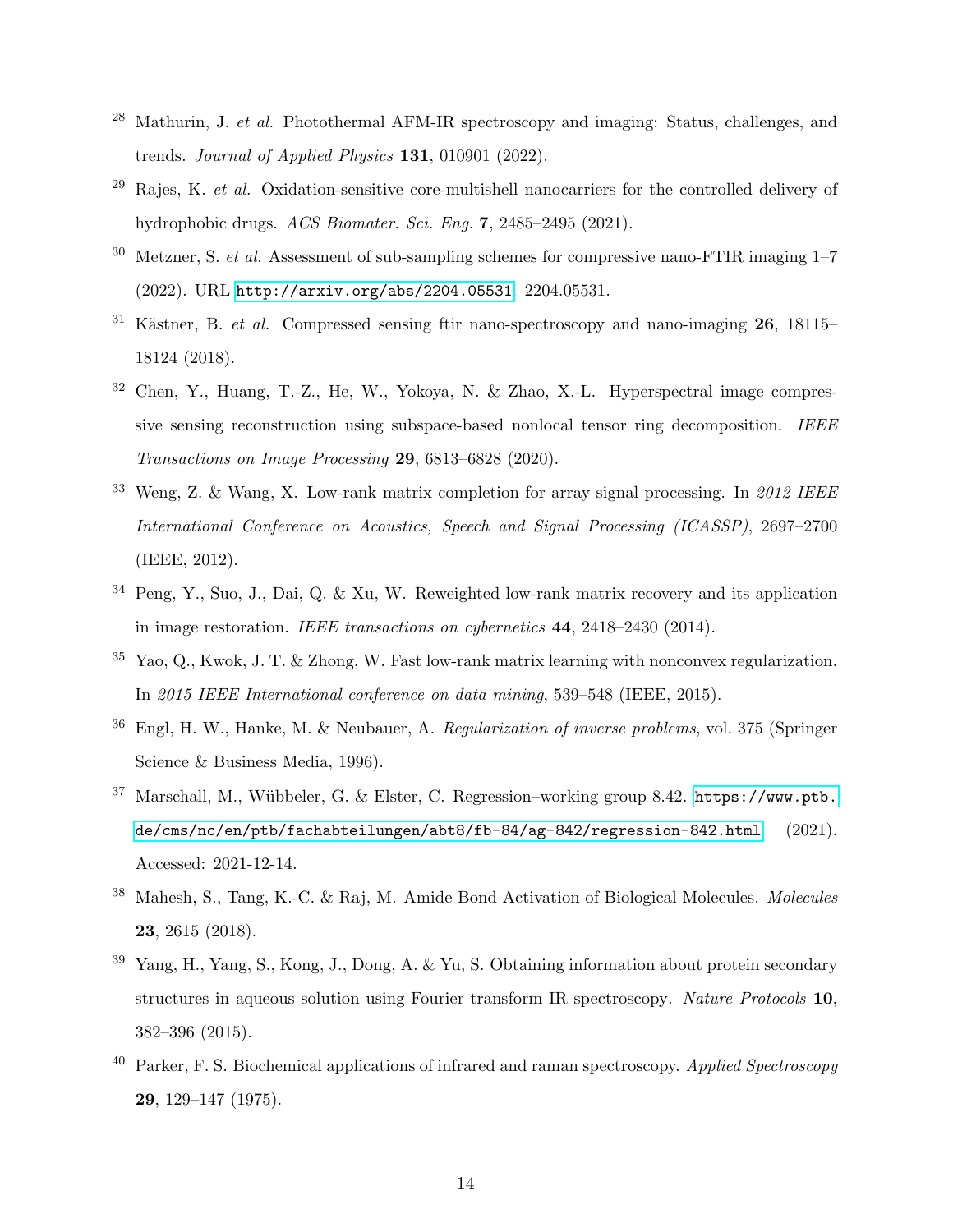- <span id="page-14-0"></span><sup>41</sup> Helm, D., Labischinski, H., Schallehn, G. & Naumann, D. Classification and identification of bacteria by fourier-transform infrared spectroscopy. Microbiology 137, 69–79 (1991).
- <span id="page-14-1"></span> $42$  Ward Jr., J. H. Hierarchical grouping to optimize an objective function. *Journal of the American* Statistical Association 58, 236–244 (1963).
- <span id="page-14-2"></span> $43$  Hornemann, A. *et al.* A pilot study on fingerprinting Leishmania species from the Old World using Fourier transform infrared spectroscopy. Anal. Bioanal. Chem. 409, 6907 (2017).
- <span id="page-14-3"></span><sup>44</sup> Centrone, A. Infrared imaging and spectroscopy beyond the diffraction limit. Annual Review of Analytical Chemistry 8, 101–126 (2015).
- <span id="page-14-4"></span> $^{45}$  Wheeler, R. J., Gluenz, E. & Gull, K. The limits on trypanosomatid morphological diversity. PloS one 8, e79581–e79581 (2013).
- <span id="page-14-5"></span><sup>46</sup> Wolfram Research, Inc. Mathematica, Version 11. URL [https://www.wolfram.com/](https://www.wolfram.com/mathematica) [mathematica](https://www.wolfram.com/mathematica). Champaign, IL, 2021.
- <span id="page-14-6"></span> $47$  Levenberg, K. A method for the solution of certain non-linear problems in least squares. Quarterly of Applied Mathematics 2, 164–168 (1944).
- <span id="page-14-7"></span><sup>48</sup> Marquardt, D. W. An algorithm for least-squares estimation of nonlinear parameters. *Journal* of the Society for Industrial and Applied Mathematics 11, 431–441 (1963).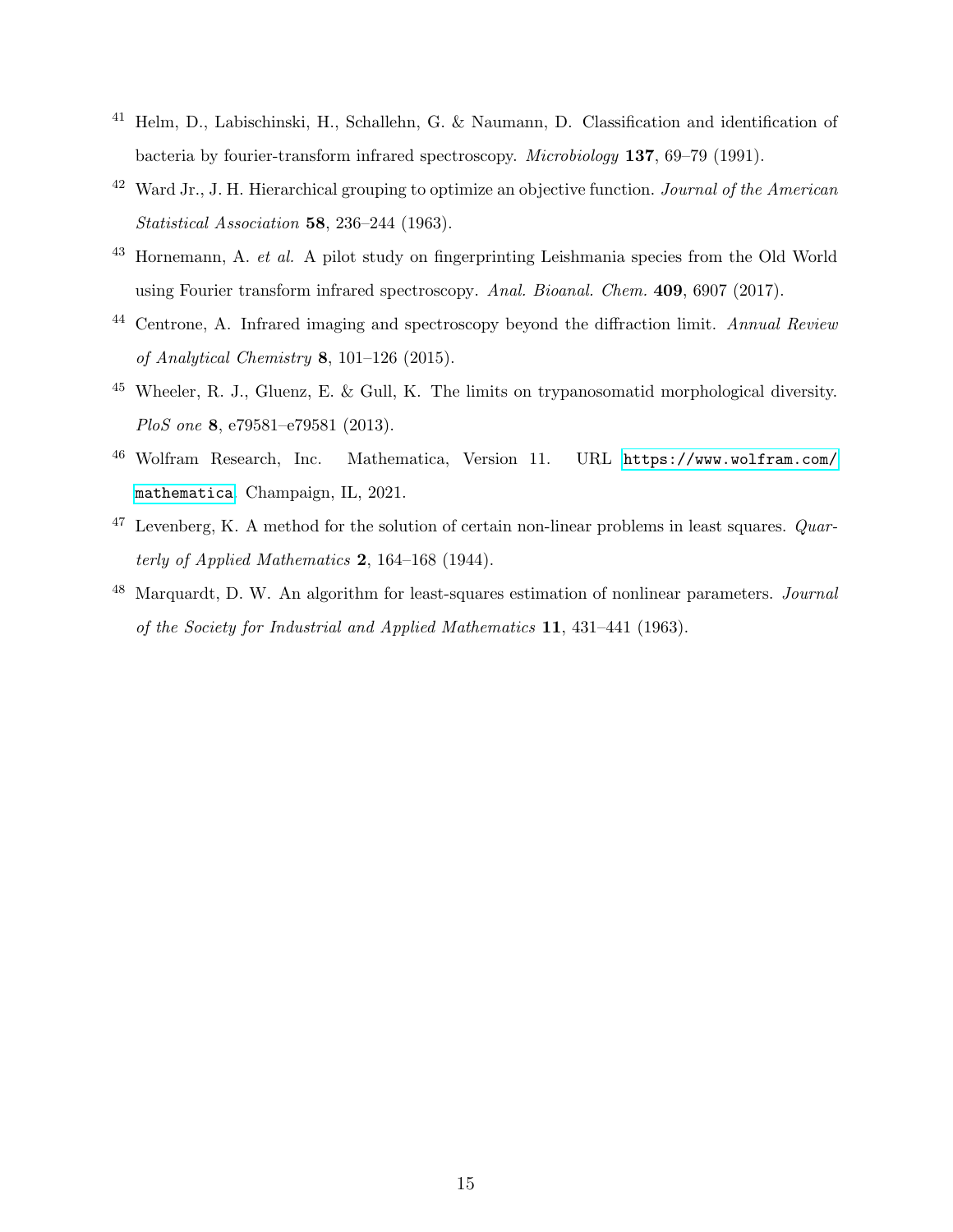# APPENDIX

# Methods

# AFM-IR nanoscopy on single parasites

For the studies on single Leishmania brasiliensis a 450  $\mu$ m long gold-coated silicon AFM tip with a nominal radius of 25 nm (Bruker, model: PR-EX-nIR2-10, resonance frequency of 13  $±$  4 kHz, spring constant: 0.07 - 0.4 Nm<sup>-1</sup>) was used. The AFM-IR spectra were acquired within a range of 1306 – 1894 cm<sup>-1</sup>, employing a quantum cascade laser MIRcat-QT<sup>TM</sup> (DRS Daylight Solutions, USA) equipped with four diode modules. A sweep speed of  $100 \text{ cm}^{-1}\text{/s}$ , and a spectral resolution of  $4 \text{ cm}^{-1}$  were used. The average of the infrared laser power applied to the sample was of 1.5 mW. The influence of power variation in the IR source at different wavenumbers was reduced by collecting the laser power spectrum and normalizing the AFM-IR amplitude at the specified wavenumbers. The hyperspectral imaging infrared maps were recorded in the resonance enhanced mode with a pixel density of  $0.04 \mu m^2 / px^2$ .

In the resonance enhanced mode the repetition rate of the QCL laser is tuned to the continuously monitored AFM cantilever oscillation amplitude within a range of  $\pm$  30 kHz of oscillation resonance. The oscillation resonance during the scan has a slightly higher frequency than the cantilever's free resonance in air and is continuously changing. This is due to the fact that the contact resonance of the cantilever in a snap-in position of the probing tip is varying and these changes are caused by numerous factors such as the contact surface between the probing tip and the investigated sample, the free resonance frequency of the cantilever, or stiffness of the sample. Thus, the oscillation resonance has to be tuned more frequently for complex samples.

## Cultivation and preparation of Leishmania parasites

Promastigote forms of Leishmania (V.) brasiliensis strain (MHOM/PE/94/LC2452cl3) were cultured at  $24^{\circ}\text{C} \pm 1^{\circ}\text{C}$  in M199 medium (Sigma Aldrich) supplemented with 10% fetal calf serum (Sigma Aldrich), 1% L-glutamine, and 0.5% penicillin/streptomycin (Sigma Aldrich). A neutral pH was ensured by the addition of 0.04M HEPES-NaOH buffer solution (pH 6.9). Parasites were collected between the 4<sup>th</sup> and 5<sup>th</sup> day in culture. The parasites' density was determined with a Casy counter (OLS OMNI Life Science) and concentration adjusted to